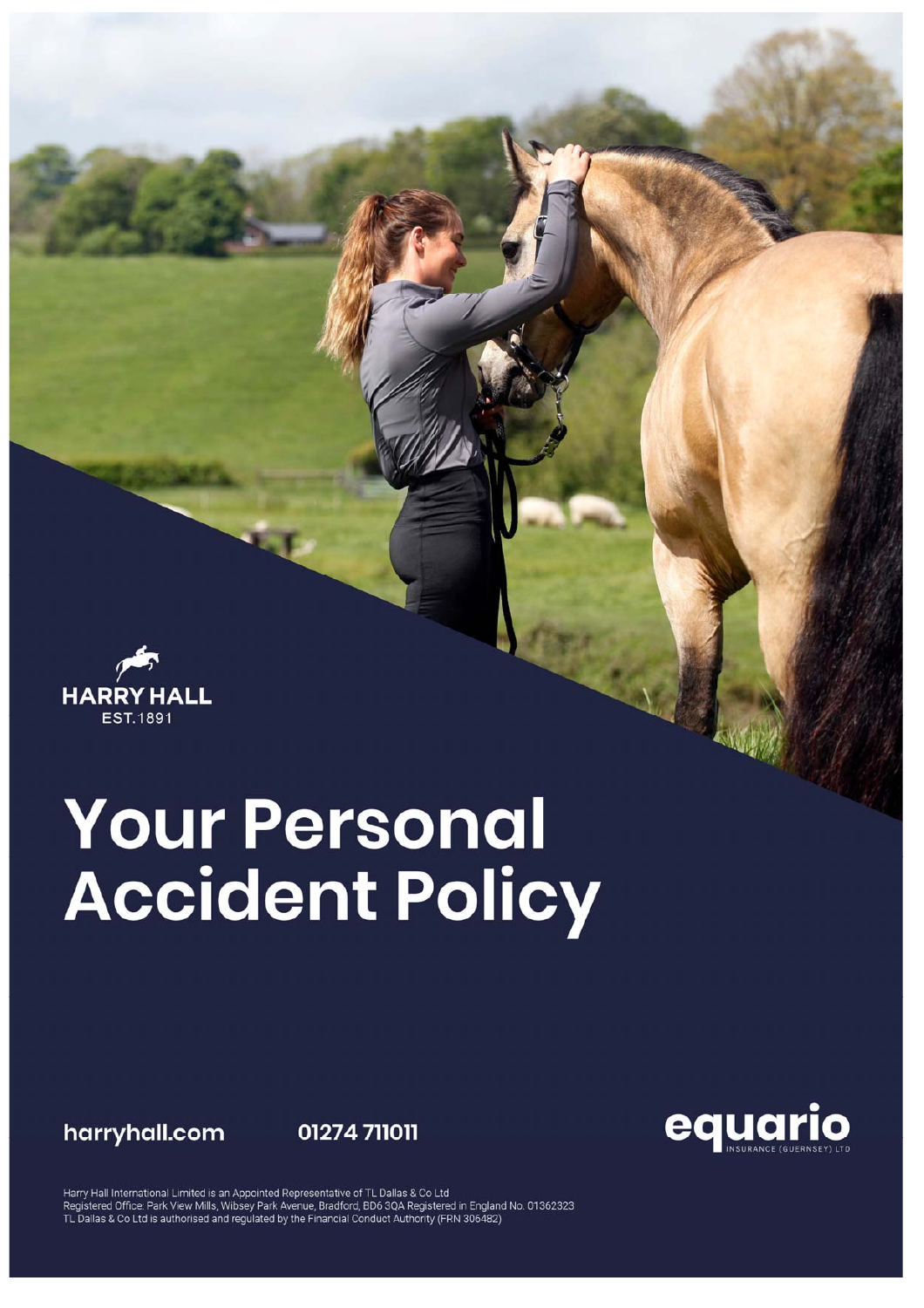# **POLICY SCHEDULE**

| <b>Policy Number:</b>                                                 | EIG-PA-2022                                                                                                                                                                                                                                                                                                                            |
|-----------------------------------------------------------------------|----------------------------------------------------------------------------------------------------------------------------------------------------------------------------------------------------------------------------------------------------------------------------------------------------------------------------------------|
| Type:                                                                 | Personal Accident                                                                                                                                                                                                                                                                                                                      |
| <b>Master Insured:</b>                                                | Harry Hall International Limited                                                                                                                                                                                                                                                                                                       |
| <b>Address of the Master Insured:</b>                                 | Park View Mills, Wibsey Park Ave, Bradford, BD6 3QA                                                                                                                                                                                                                                                                                    |
| Insured:                                                              | All categories of Gold Members of the Harry Hall One Club                                                                                                                                                                                                                                                                              |
| <b>Geographical Limits:</b>                                           | United Kingdom Of Great Britain & Northern Ireland                                                                                                                                                                                                                                                                                     |
| <b>Age Limit:</b>                                                     | Under 76 years at the start of the Period of Insurance                                                                                                                                                                                                                                                                                 |
| Period of Insurance:                                                  | Risks attaching during the period                                                                                                                                                                                                                                                                                                      |
|                                                                       | 25 <sup>th</sup> May 2022 00.01 to 24 <sup>th</sup> May 2023 24.00                                                                                                                                                                                                                                                                     |
|                                                                       | Both days inclusive Local Standard Time at the Address of the Insured<br>stated herein                                                                                                                                                                                                                                                 |
| <b>Gold Member and Gold Plus</b><br><b>Member Period of Insurance</b> | This Insurance shall only cover the Insured whilst taking part in<br>Equine Activities, for twelve consecutive months only, from the time<br>of attachment per membership of the Harry Hall One Club                                                                                                                                   |
| Insurer:                                                              | Equario Insurance (Guernsey) Limited<br>Level 5, Mill Court<br>La Charroterie<br>St Peter Port<br><b>Guernsey GY1 1EJ</b><br>Registered in Guernsey under Guernsey Company Number 69867.<br>Licensed by the Guernsey Financial Services Commission ("GFSC")<br>under the Insurance Business (Bailiwick of Guernsey) Law, 2002.         |
|                                                                       | Gold Member Equine Activities: Recreational riding and ownership or control of a Horse or Horse<br>Drawn Vehicle and Your direct participation in local gymkhanas,<br>hunting, unaffiliated dressage and jumping shows.                                                                                                                |
| <b>Gold Plus Member Equine</b><br><b>Activities:</b>                  | Recreational riding and ownership or control for a Horse or a Horse<br>Drawn Vehicle and Your direct participation in local gymkhanas,<br>hunting, unaffiliated dressage and jumping shows, and events<br>organised by or affiliated to British Eventing, British Dressage,<br>British Show jumping and British Show Horse Association |
| <b>Gold Member Equine Excluded</b><br><b>Activities:</b>              | All activities other than those stated in Gold Member Equine<br>Activities above are excluded unless specifically agreed by the<br>Insurers                                                                                                                                                                                            |
| <b>Gold Plus Member Equine</b><br><b>Excluded Activities:</b>         | All activities other than those stated in Gold Plus Member Equine<br>Activities above are excluded unless specifically agreed by the<br>Insurers                                                                                                                                                                                       |
| Complaints:                                                           | We are dedicated to providing You with a high quality service and<br>We want to ensure that We maintain this at all times. If You feel<br>that We have not offered You a first class service please write and<br>tell Us and We will do our best to resolve the problem.                                                               |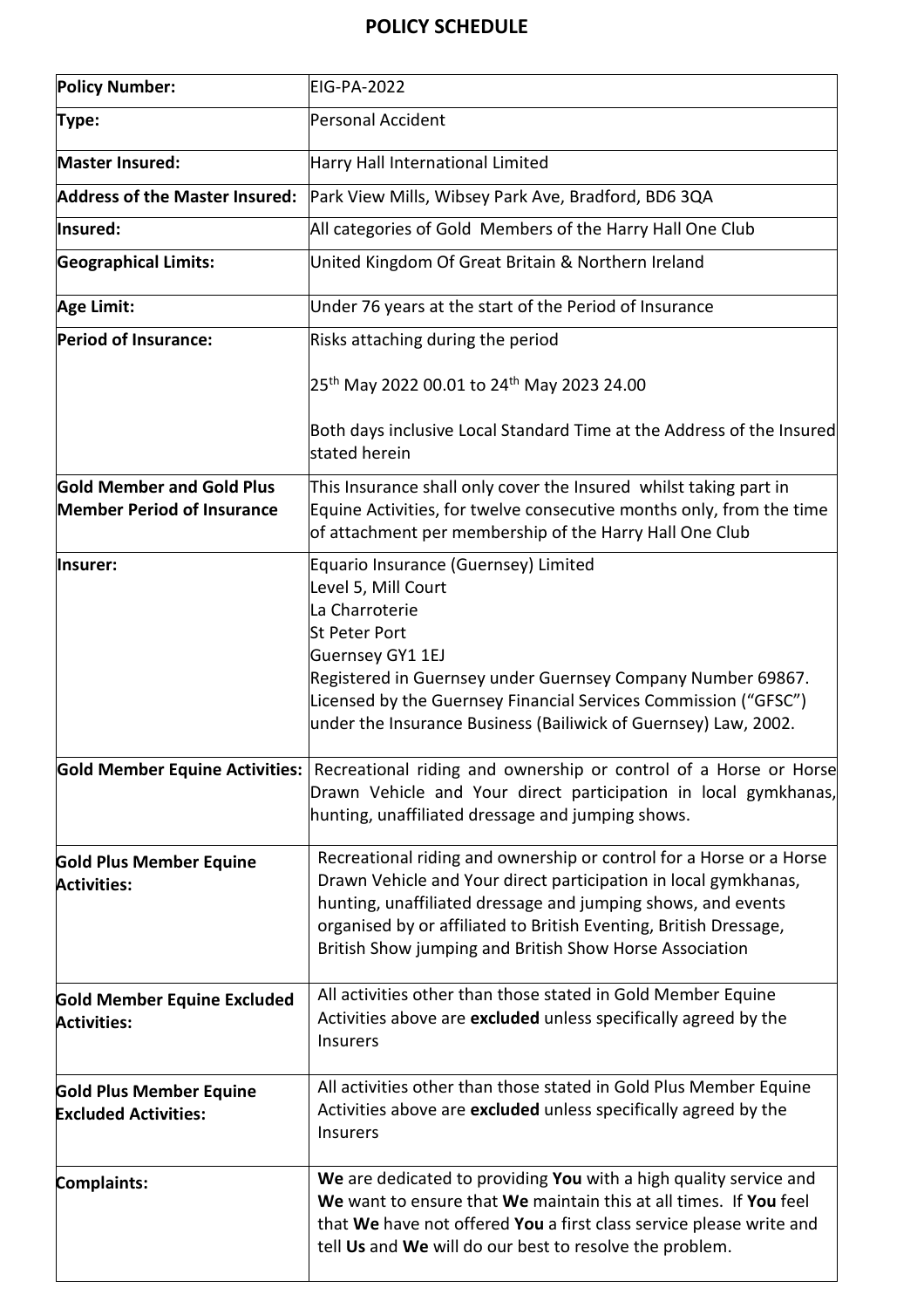| If You have any questions or concerns about Your cover or the<br>handling of a claim You should, in the first instance contact the<br>insurance intermediary at the address below: |
|------------------------------------------------------------------------------------------------------------------------------------------------------------------------------------|
| <b>Harry Hall International Limited</b>                                                                                                                                            |
| <b>Park View Mills</b>                                                                                                                                                             |
| <b>Wibsey Park Avenue</b>                                                                                                                                                          |
| <b>Bradford</b>                                                                                                                                                                    |
| <b>BD6 3QA</b>                                                                                                                                                                     |
| In the event that You are not satisfied with the response, You<br>should contact:                                                                                                  |
| <b>Compliance Officer</b>                                                                                                                                                          |
| <b>Equario Insurance (Guernsey) Limited</b>                                                                                                                                        |
| P.O. Box 484                                                                                                                                                                       |
| Level 5, Mill Court                                                                                                                                                                |
| La Charroterie                                                                                                                                                                     |
| <b>St Peter Port</b>                                                                                                                                                               |
| Guernsey GY1 1EJ.                                                                                                                                                                  |
| Stating the policy number, risk details and the nature of your                                                                                                                     |
| questions or concern.                                                                                                                                                              |
| Should You remain dissatisfied then You may contact the                                                                                                                            |
| Ombudsman responsible for Channel Islands business at:                                                                                                                             |
| <b>Channel Islands Financial Ombudsman ("CIFO")</b>                                                                                                                                |
| P O Box 114                                                                                                                                                                        |
| Jersey, Channel Islands                                                                                                                                                            |
| <b>JE4 9QG</b>                                                                                                                                                                     |
| Email: enquiries@ci-fo.org                                                                                                                                                         |
| Website: www.ci-fo.org<br>Jersey local phone: 01534 748610                                                                                                                         |
| Guernsey local phone: 01481 722218                                                                                                                                                 |
| International phone: +44 1534 748610                                                                                                                                               |
|                                                                                                                                                                                    |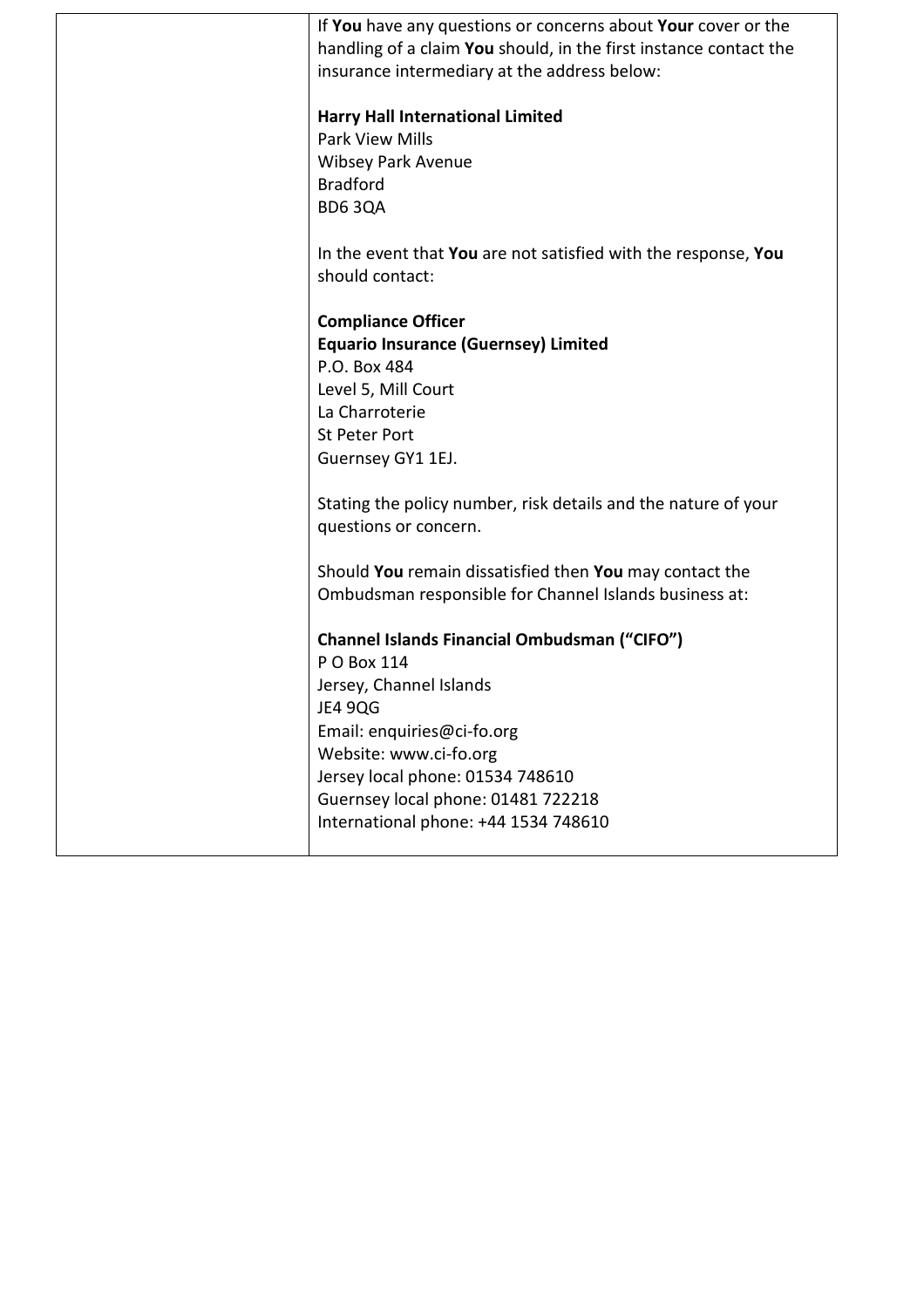# **Table of Benefits**

Equario Insurance (Guernsey) Limited will pay the **Sum Insured** to the **Insured** , in accordance with the following Table of Benefits in the event of the **Insured** sustaining **Bodily Injury**, subject to the terms and conditions of the Equario Insurance (Guernsey) Limited Personal Accident Policy.

| <b>Item</b> | <b>Benefits Payable in Respect of Accident</b>                                           | <b>Sum Insured</b><br>(Each Insured) |
|-------------|------------------------------------------------------------------------------------------|--------------------------------------|
| 1           | Death                                                                                    | £10,000                              |
| 2           | Permanent Total Loss of Sight of One Eye                                                 | £10,000                              |
| 3           | Permanent Total Loss of Sight of Both Eyes                                               | £10,000                              |
| 4           | Loss of One or More Limb(s)                                                              | £10,000                              |
| 5           | Permanent Total Loss of Speech                                                           | £10,000                              |
| 6           | Permanent Total Loss of Hearing                                                          |                                      |
|             | (a) In One Ear                                                                           | £2,500                               |
|             | (b)In Both Ears                                                                          | £10,000                              |
|             | Permanent Total Disablement                                                              |                                      |
| 7           | (other than loss of sight of one or both eyes or loss of limb(s), or loss of $f(10,000)$ |                                      |
|             | Speech and Hearing in one or both ears)                                                  |                                      |

| Maximum Sum Insured Any One Occurrence                                                                                             | £10,000 |
|------------------------------------------------------------------------------------------------------------------------------------|---------|
| Maximum total Sum Insured payable to any one Insured in any Period of<br><b>Insurance</b> in respect of items $1,2,3,4,5,6(b)$ & 7 | £10,000 |
| Maximum Sum Insured in respect of item 6 (a)                                                                                       | £2,500  |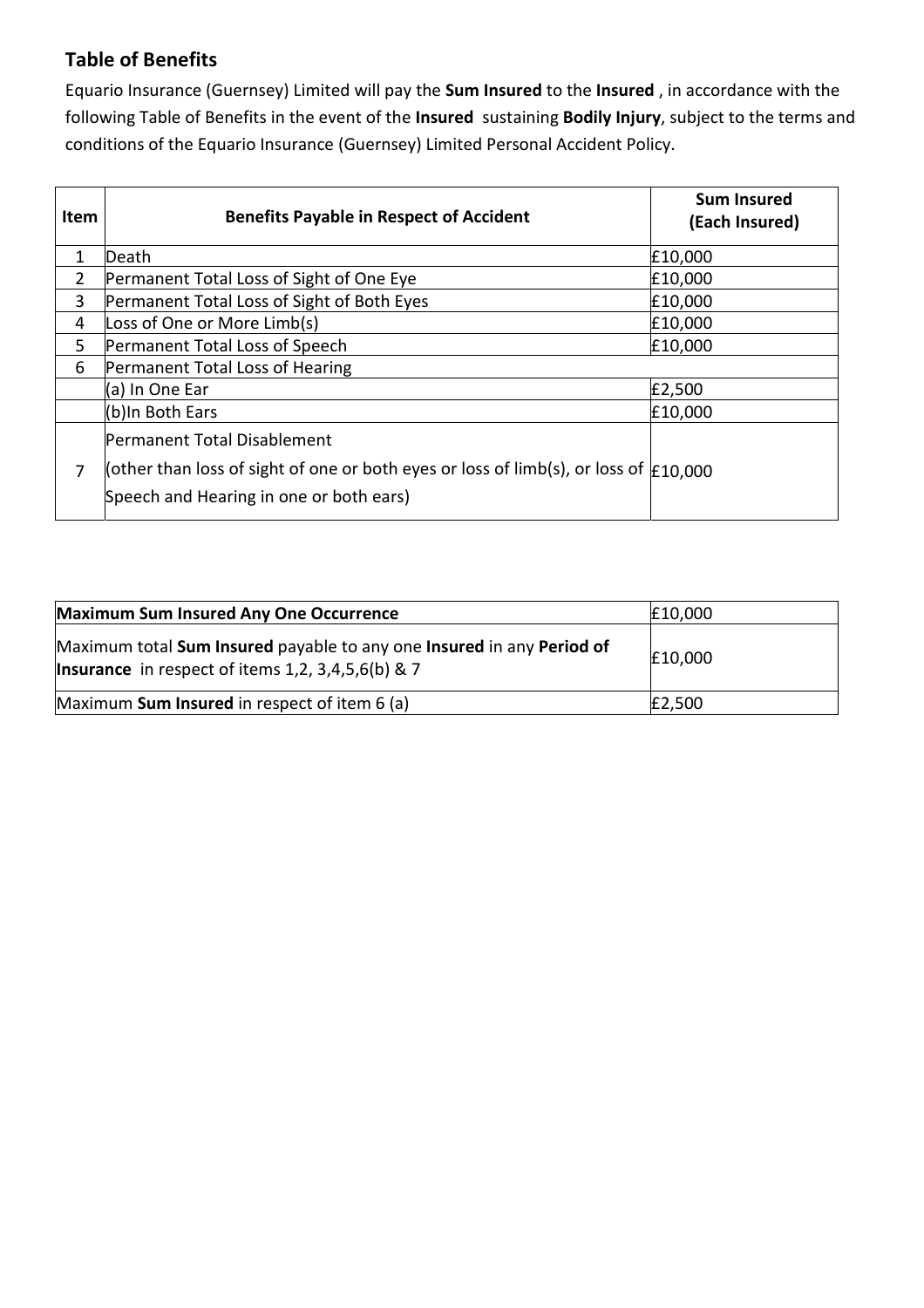# **Contents**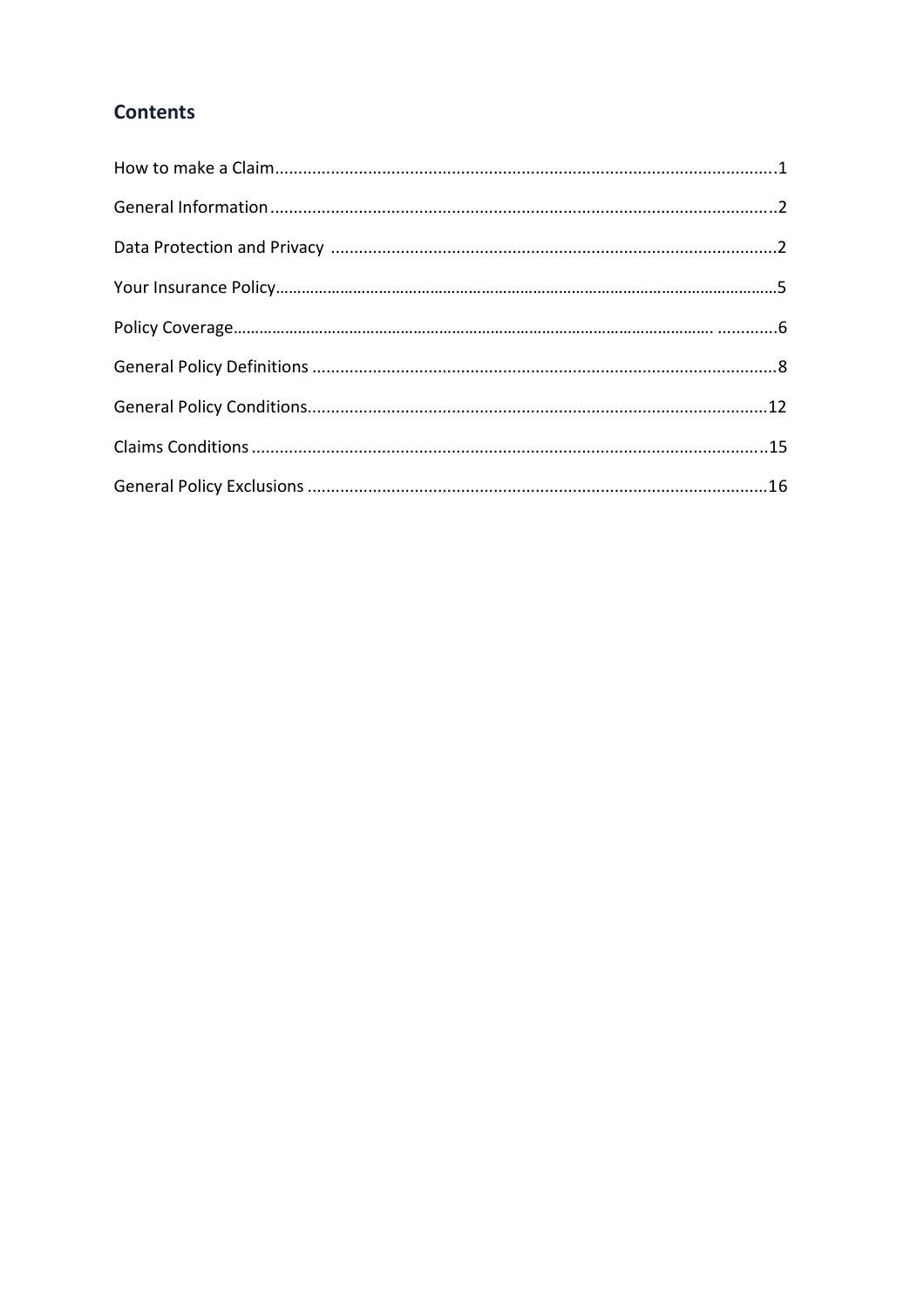## **How to make a Claim**

If **You** think **You** may have a claim, then please contact **Us** as soon as feasible with as much information as possible and **We** will tell **You** what to do next.

## Claims Procedure

The **Insured** must place themselves under the care of a duly qualified **Medical Practitioner** as soon as is reasonably possible and notice of any incident that may give rise to a claim must be made as soon as is feasibly possible.

| Claim Notifications should be sent to: |
|----------------------------------------|
| Harry Hall International Limited       |
| Claim Department                       |
| <b>GHG Solutions Ltd</b>               |
| <b>Barclays House</b>                  |
| 20-24 Market Street                    |
| Eastleigh                              |
| SO50 9FD                               |
| Telephone: 02382 356578                |
|                                        |

**Email:** harryhallclaims@ghgsolutions.co.uk

Claims are administered by GHG Claim and Risk Solutions, which is authorised and regulated by the FCA, firm reference number 913965.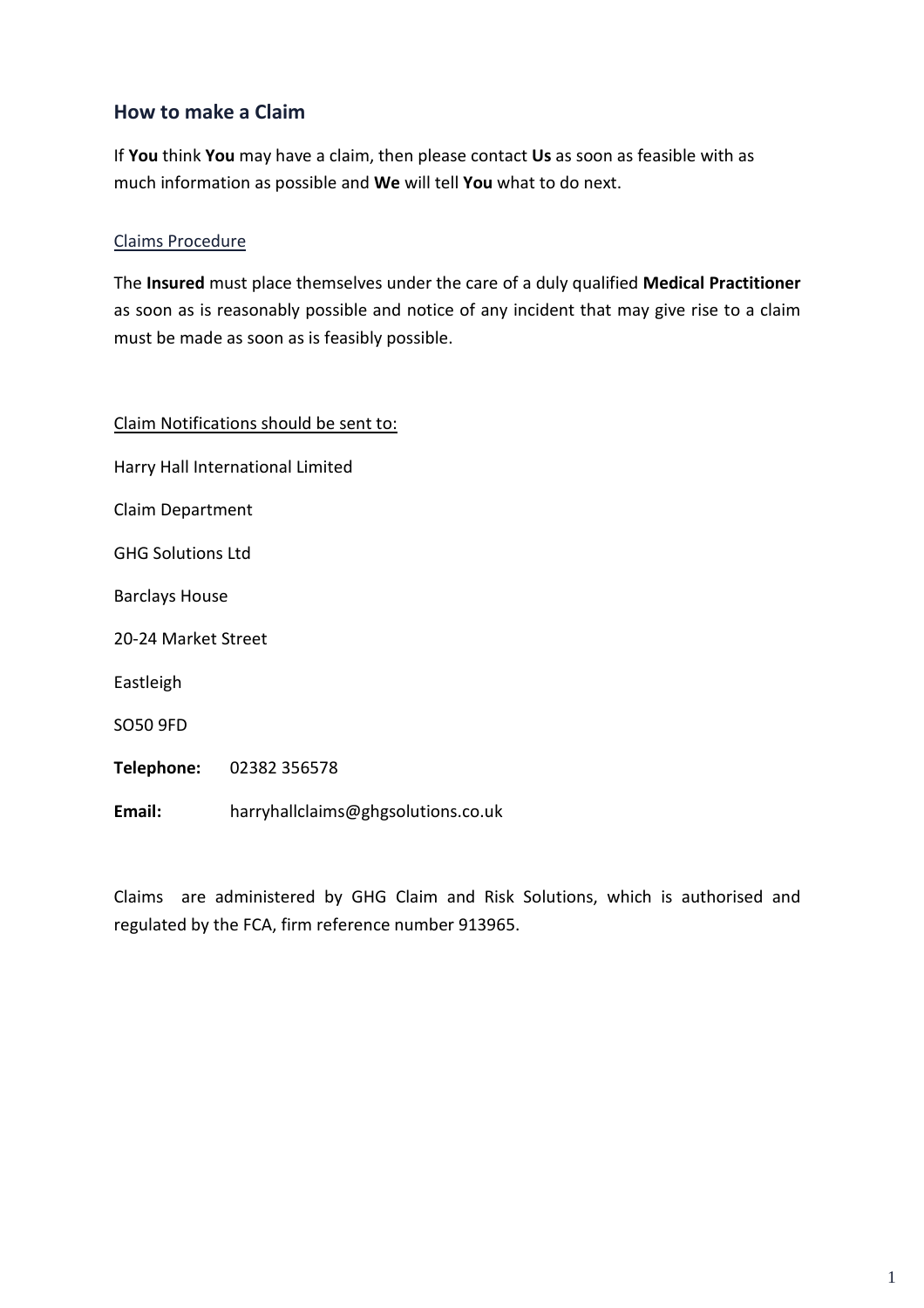# **General Information**

This **Policy** has been introduced to you by Harry Hall International Limited ("Harry Hall").

This **Policy** is underwritten by Equario Insurance (Guernsey) Limited, which is registered in Guernsey under Registration Number 69867 and is regulated by the Guernsey Financial Services Commission (GFSC).

Equario Insurance (Guernsey) Limited's registered office is Level 5, Mill Court, La Charroterie, St Peter Port, Guernsey GY1 1EJ.

Harry Hall International Limited and Equario Insurance (Guernsey) Limited are entities which both have the same ultimate beneficial owner.

The **Policy**, schedule, and endorsements should be read together as if they were one document.

Please take the time to read all these documents to make sure that the cover meets **Your** needs and that **You** understand the terms, exclusions and conditions.

If there is anything **You** do not understand or **You** need to change please contact Harry Hall immediately.

## **Data Protection and Privacy**

The **Insurer** and its intermediaries record and hold your personal data in accordance with the Data Protection (Bailiwick of Guernsey) Law, 2017 and the UK Data Protection Act 2018 ("the Law") and follows strict security procedures in the storage and disclosure of information provided to prevent unauthorised access or loss of such information.

The **Insurer** may find it necessary to pass data to other firms or businesses that supply products and services associated with this **Policy**. The **Insurer** will particularly share information with Harry Hall International Limited in the UK who assist with the administration of **Your Policy** and any questions around the use of **Your** personal data. The **Insurer** will also share information with GHG Claim and Risk Solutions for the purpose of claims administration.

In order to comply with the Law, the **Insure**r is committed to processing personal information fairly and transparently. Any information and data provided to the **Insurer** is for the purposes of the provision of insurance services and will be processed fairly and securely in accordance with these purposes.

a. The **Insurer** collects non-public personal information about **You** and any other party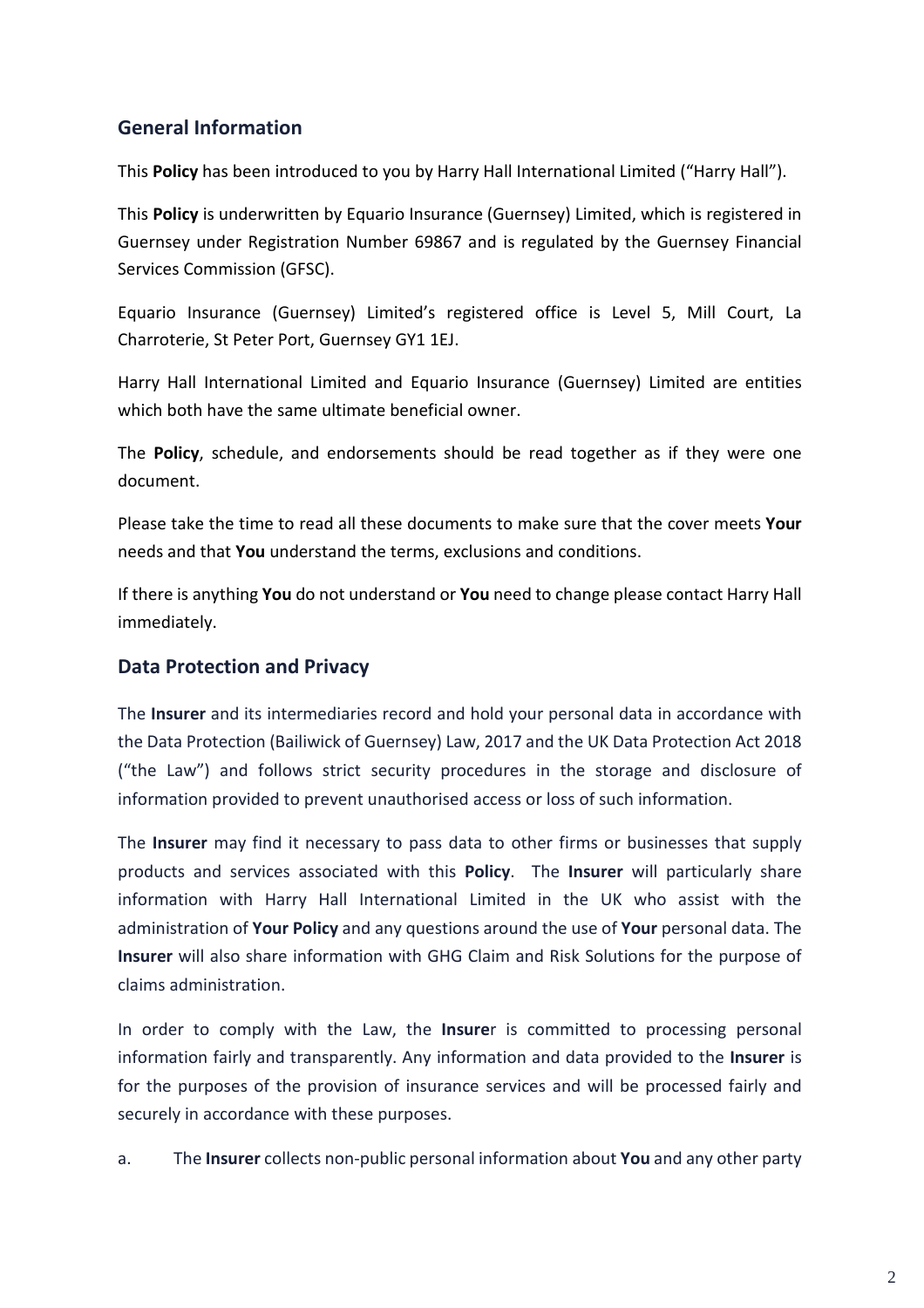covered by this insurance from the information the **Insurer** receives from **You** on applications or other forms;

- b. The **Insurer** does not disclose any non-public personal information relating to **You** and/or any other party covered by this insurance to anyone except as is necessary in order to provide its products or services to **You** or otherwise as it is required or permitted by law (e.g. a subpoena, fraud investigation, regulatory reporting, or the like.)
- c. The **Insurer** will take all reasonable precautions to preserve the integrity and prevent any corruption, loss, destruction of, or damage to all data and information.
- d. The **Insurer** undertakes to comply, and to have adequate measures in place to ensure that its staff comply, at all times with the provisions and obligations contained in (as amended from time to time) any relevant data protection law and regulation.
- e. The **Insurer** restricts access to non-public personal information relating to **You** and/or any other party covered by this insurance to its employees, its subsidiary, parent and or other group companies, their employees or others who need to know that information to service the insured's account.
- f. **You** have the following rights in relation to the handling of **Your** personal data:
- **You** are entitled to access the personal data which the **Insurer** is holding about **You**;
- **You** are entitled to have any inaccuracies in **Your** personal data corrected;
- **You** are entitled to request that the **Insurer** restrict the processing of **Your** personal data, under certain conditions;
- You have the right to object to the Insurer processing Your data, under certain circumstances;
- **You** are entitled to have the personal data the **Insurer** holds about **You** erased, except where its retention is required by law or contract
- g. **You** should make any requests or questions regarding **Your** personal data to Harry Hall International Limited who administers such requests or questions on **Our** behalf using the details below:

**FAO:** The Data Protection Officer Harry Hall International Limited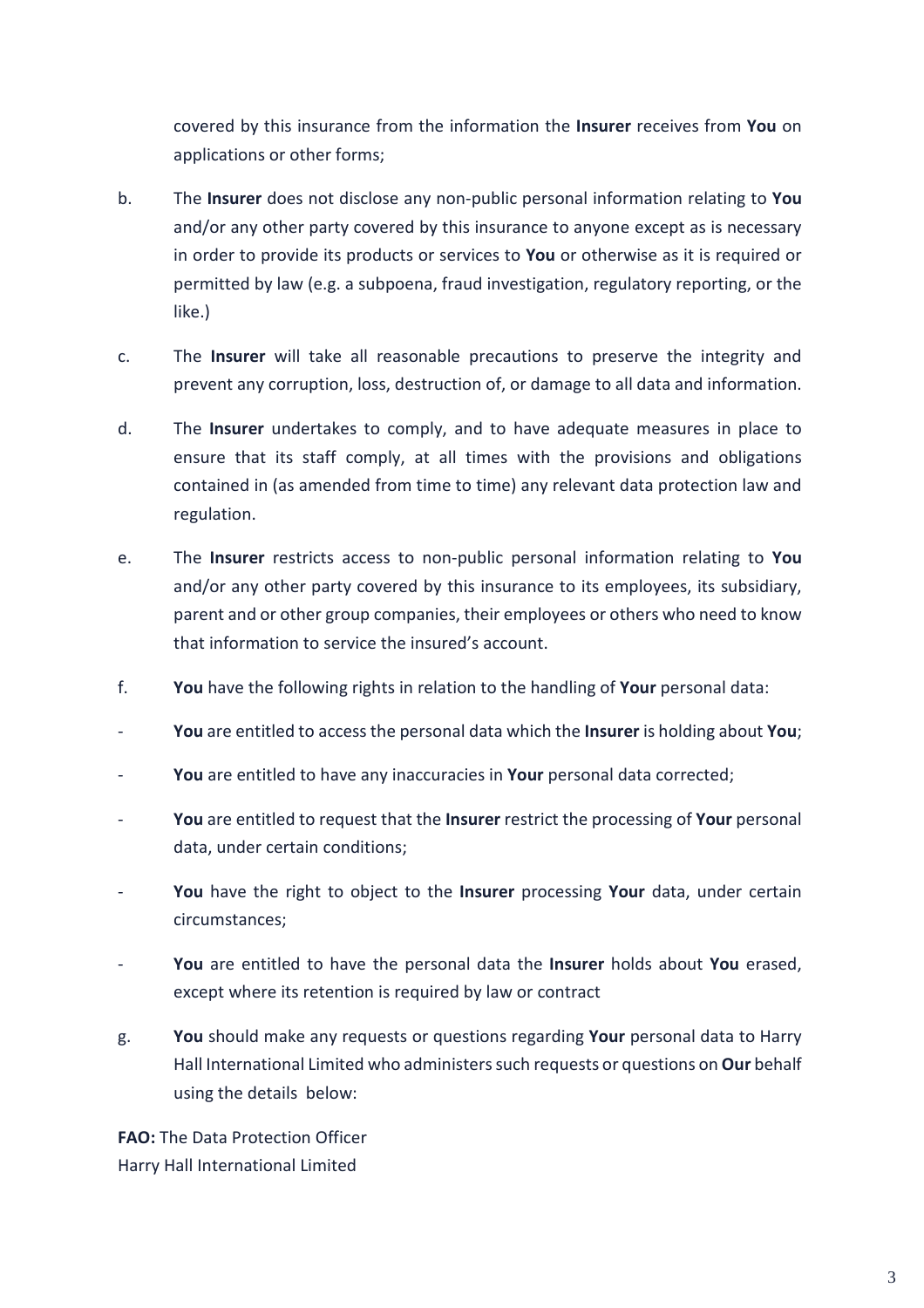Park View Mills Wibsey Park Avenue Bradford BD6 3QA Or by email to dpo@harryhall.com Harry Hall will respond to your questions within one month

If **You** are not satisfied with how **Your** personal data has been processed **You** may contact the **Insurer** at this address:

The Compliance Director Equario Insurance (Guernsey) Limited Level 5, Mill Court La Charroterie St Peter Port Guernsey GY1 1EJ

If **You** remain dissatisfied, **You** have the right to apply directly to the Guernsey Data Protection Commissioner, whose contact details are:

Office of the Data Protection Commissioner St Martin's House, Le Bordage, St Peter Port Guernsey GY1 1BR Email: enquiries@odpc.gg Telephone: +44 (0)1481 742074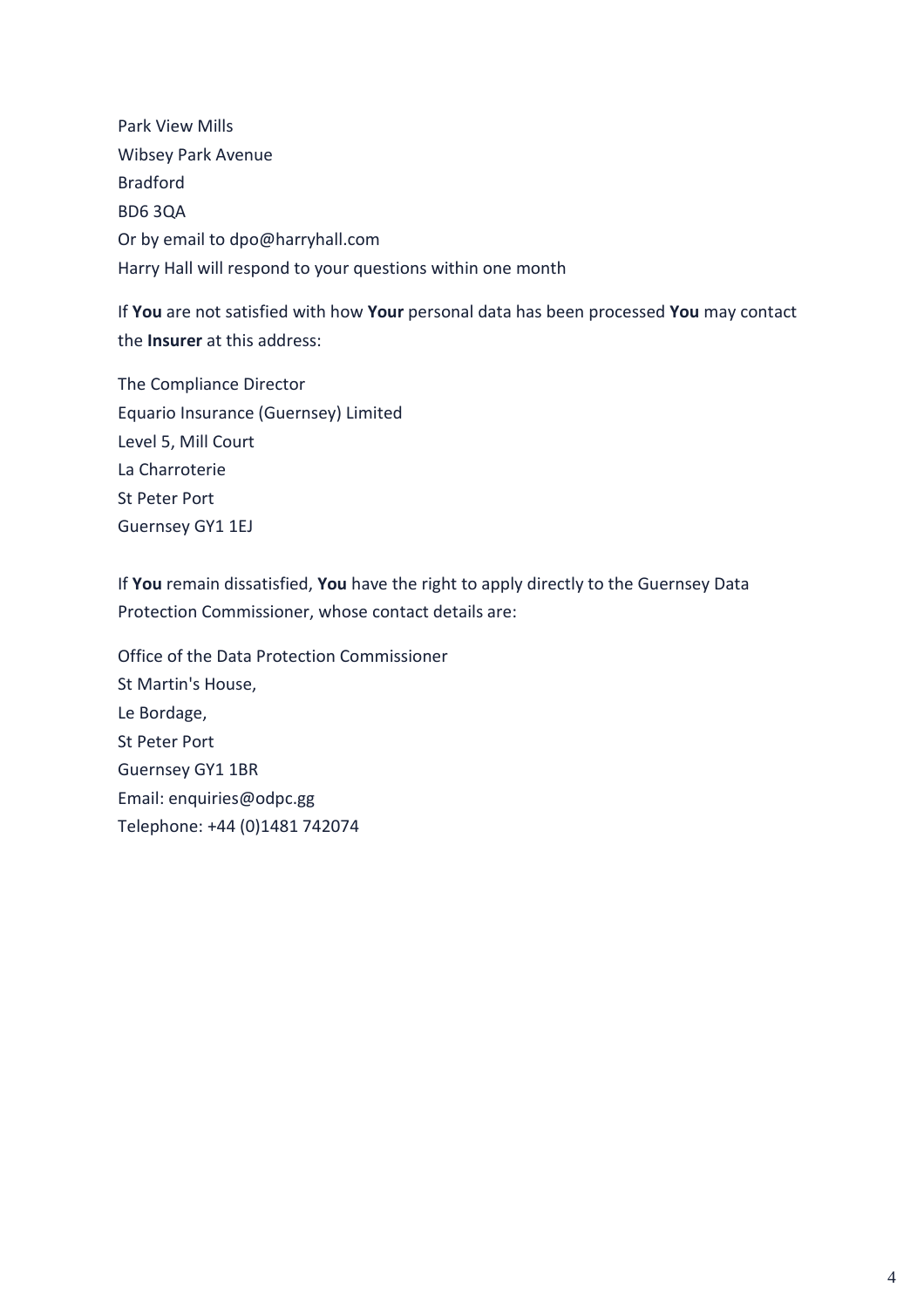# **Your Insurance Policy**

**We** will insure **You** against **Bodily Injury** as defined in this **Policy**, which occurs within the **Period of Insurance**. The **Policy**, schedule, and endorsements should be read together as if they were one document.

Should any of the information **You** have previously provided to **Us** change, please notify Harry Hall promptly as any failure to do so may prejudice **Your** rights under this **Policy**.

## Law Applicable

Unless the parties have agreed otherwise in writing, any dispute concerning the interpretation of this **Policy** shall be governed and construed in accordance with English law and shall be resolved within the exclusive jurisdiction of the courts of England and Wales.

Signed for and on behalf of the **Insurer**

# **Director Equario Insurance (Guernsey) Limited**

Registered Office: Level 5, Mill Court, La Charroterie, St Peter Port, Guernsey GY1 1EG Registered in Guernsey No: 69867 Authorised and regulated by the Guernsey Financial Services Commission (GFSC)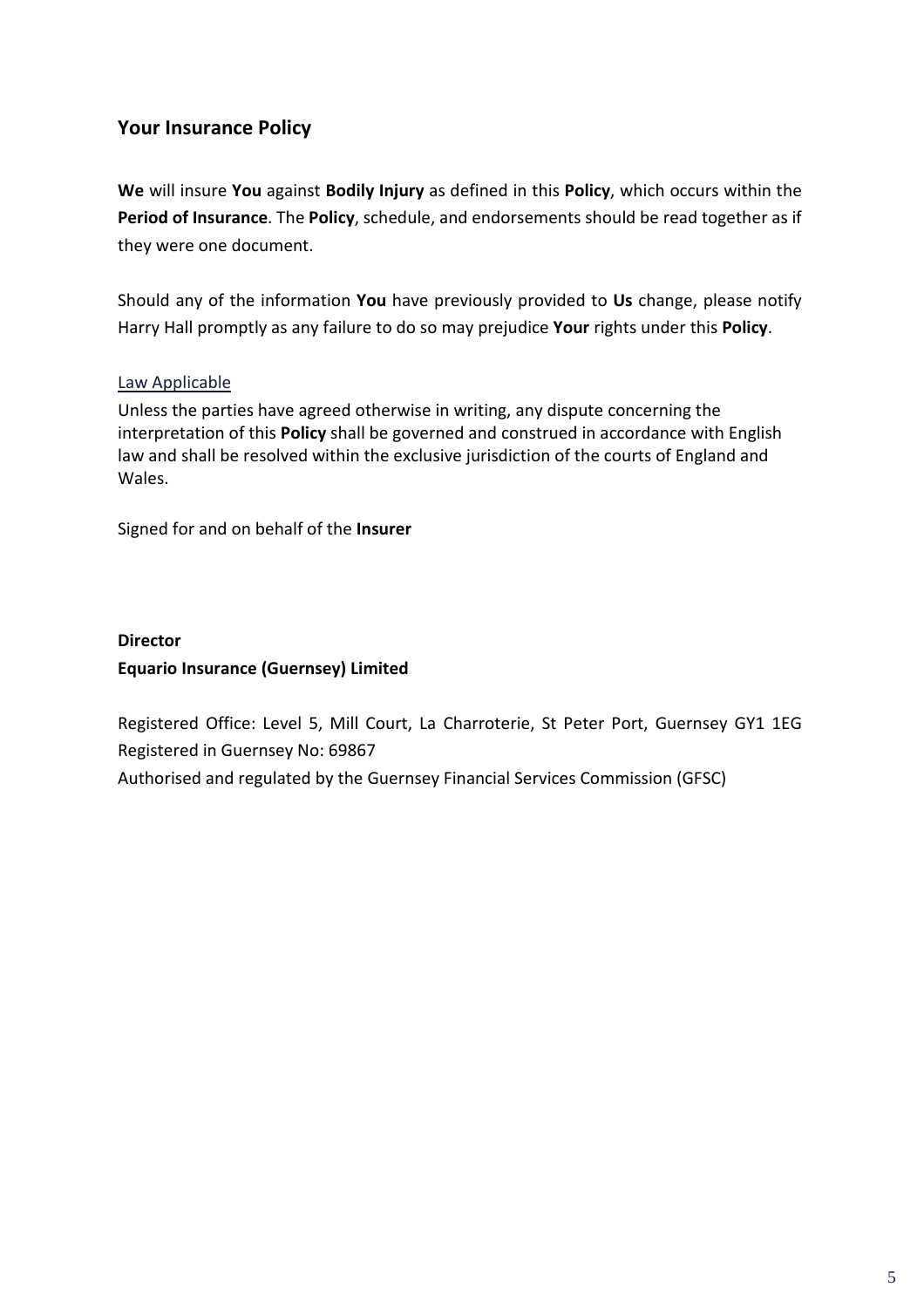# **Policy Coverage**

## **Cover**

If, during the **Period of Insurance**, whilst taking part in **Equine Activities** within the **Geographical Limits** as denoted in the schedule, an **Insured** suffers **Bodily Injury,** which is the sole cause of their death or disablement, then **We** will pay the appropriate sum insured as stated on the **Policy** schedule for such death or disablement.

The **Sum Insured** payable by the **Insurer** for any **Bodily Injury** incurred by an **Insured** shall be as per the Table of Benefits in the **Policy** schedule.

## **Extensions to the Policy**

The insurance provided is extended to include the following subject to all other terms, conditions, limitations and exceptions of this **Policy**.

## **1. Disappearance Extension**

If the **Insured** disappears during the **Period of Insurance,** and their body is not found within 90 days after their disappearance. **We** will pay the appropriate sum insured indicated under Item 1 on the **Policy** schedule provided that the person(s) to whom such sum is paid shall sign an undertaking to refund such sum to **Us** if the **Insured** is subsequently found to be living. Before any payment is made, sufficient evidence must be produced that leads **Us** inevitably to the conclusion that the **Insured** sustained **Bodily Injury** and that such injury caused their death.

## **2. Medical Expenses**

We will pay the cost for medical expenses incurred following **Bodily Injury**, which results in a valid claim under items 1- 7 of the **Policy** schedule. **We** will pay up to, but not exceeding, 20% of any claim amount paid under such item(s), up to a maximum total **Sum Insured**, including medical expenses, of £10,000 per **Insured**.

## *Exclusions applicable to Medical Expenses*

**We** will not pay for any claim where the benefit payable is recoverable under any other insurance that an **Insured** may have in force.

## **Conditions Applicable**

The following conditions should be read in conjunction with the General Conditions applying to the whole **Policy**: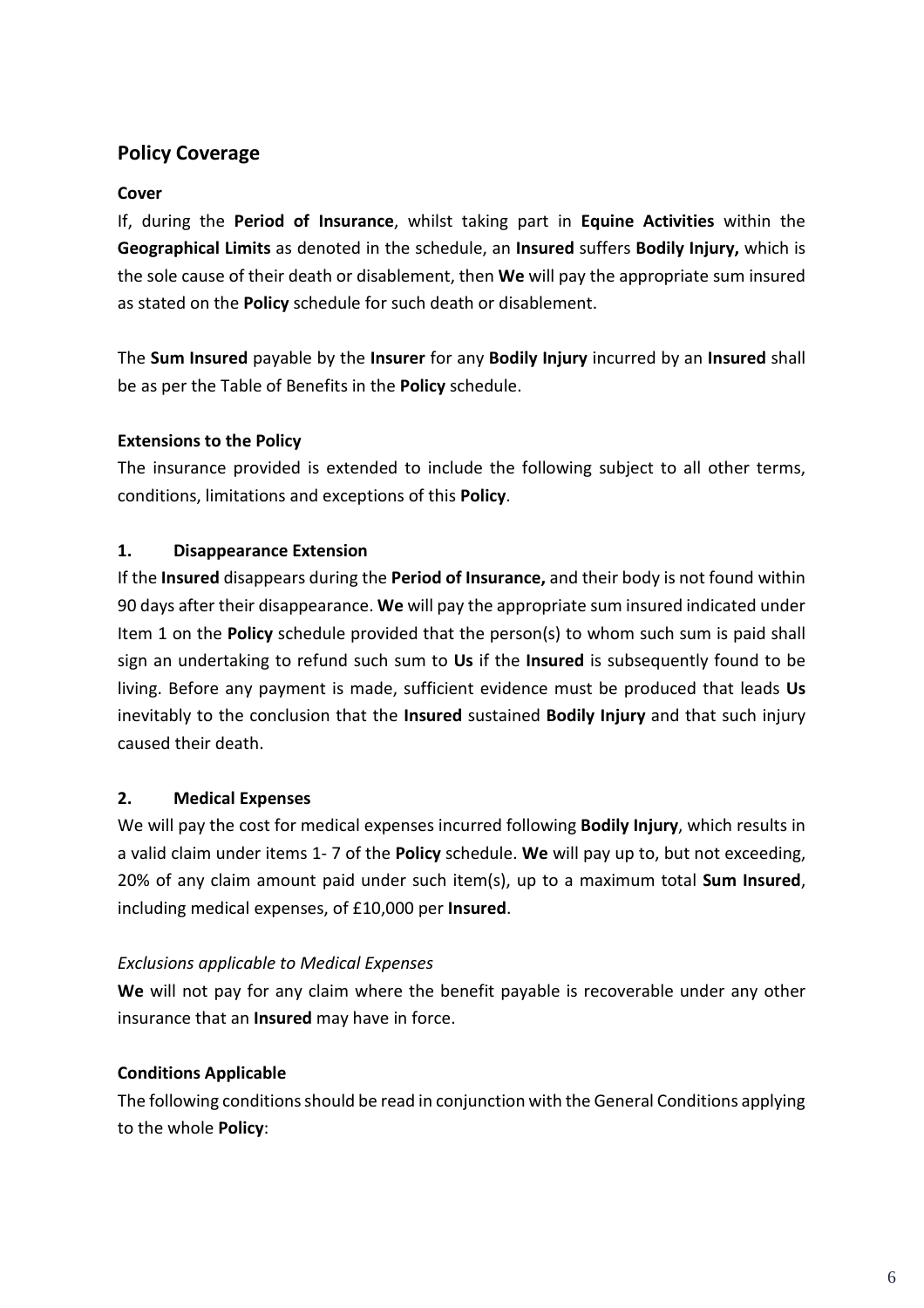1. Where an **Insured** is a **Dependant Child**:

(a) The **Sum Insured** for **Accidental** death shall be limited to £5,000

(b) The definition for **Permanent Total Disablement** shall be amended to read as follows:

"Disablement which entirely prevents the **Insured** from attending to full time education for a period of twelve consecutive months and at the end of that period is beyond hope of improvement and without prospect of being able to undertake any gainful occupation or of being able to support him/herself financially"

2. Where an **Insured** is over the age of 65 years at the start of the **Period of Insurance**, as shown in the schedule of this **Policy**:

(a) The **Sum Insured** for Items 1-7 on the **Policy** schedule shall be reduced to 10% of the **Sum Insured** as shown on the **Policy** schedule**.**

(b) Medical expenses shall not be covered

3. If an **Accident** causes the **Insured 's** death within twelve months of the date of that **Accident,** and prior to the definite settlement of the benefit for disablement provided for under Items 2-7 of the **Policy** schedule, **We** will only pay the **Sum Insured** as stated under Item 1 of the **Policy** schedule.

4. In respect of Items 1-7, the total sum payable for any one or more **Accidents** to any one **Insured** shall not exceed in all during the **Period of Insurance** the largest amount of benefit payable under any one of such Items.

5. We will not pay for more than one of the benefits covered under Items 1-7 in respect of the same **Accident**.

6. Claims for medical expenses will only be payable to the extent of the difference between the total cost of the expense thus incurred and any amount covered by other insurance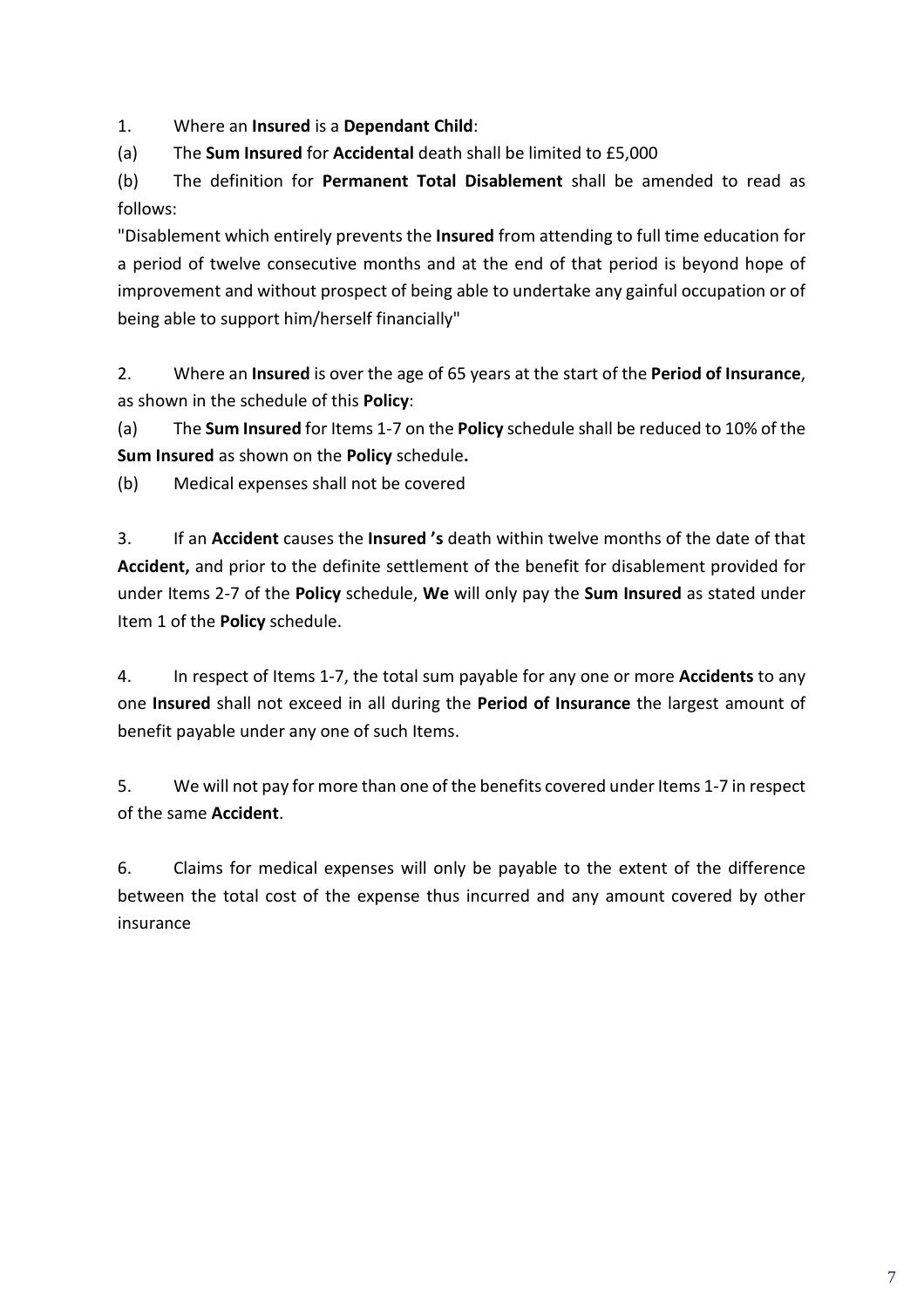# **General Policy Definitions**

Wherever one of the words or phrases listed below is used in this **Policy**, it will have the same meaning wherever it appears unless stated otherwise. A defined word or phrase will start with a capital letter each time it appears in the **Policy**, and is printed in bold type e.g. **Accident**, except for headings and titles.

Throughout this **Policy,** words in the singular include the plural and vice versa. The male gender includes the female and neuter. References to legislation include such legislation as amended and to any statutory re-enactment thereof.

If a word or phrase has a different meaning in a particular section then that section will have a revised definition of that word or phrase.

## **Accident/Accidental**

A sudden, unexpected, unusual, specific event which occurs at an identifiable time and place.

## **Act of Terrorism**

Any act or acts of any person or group(s) of persons committed for political, religious, ideological or similar purposes with the intention to influence any government and /or to put the public or any section of the public in fear. An Act of Terrorism can include but not be limited to the actual use of force or violence and/or the threat of use. Furthermore, the perpetrators of an Act of Terrorism can either be acting alone, or on behalf of or in connection with any organisation or government.

## **Bodily Injury**

Identifiable physical injury which:-

- 1. Is sustained by an **Insured** , and
- 2. Is caused by an **Accident** during the **Period of Insurance**, and
- 3. Solely and independently of any other cause, except **Illness** directly resulting from or medical or surgical treatment rendered necessary by such injury, occasions the death or disablement of the **Insured** within twelve months from the date of the **Accident**.

#### **Dependant Child**

A child under the age of 18 years or under the age of 23 years if in full time education.

## **Equine Activities**

The **Insured's** use, ownership or control of a **Horse** or a **Horse Drawn Vehicle** and the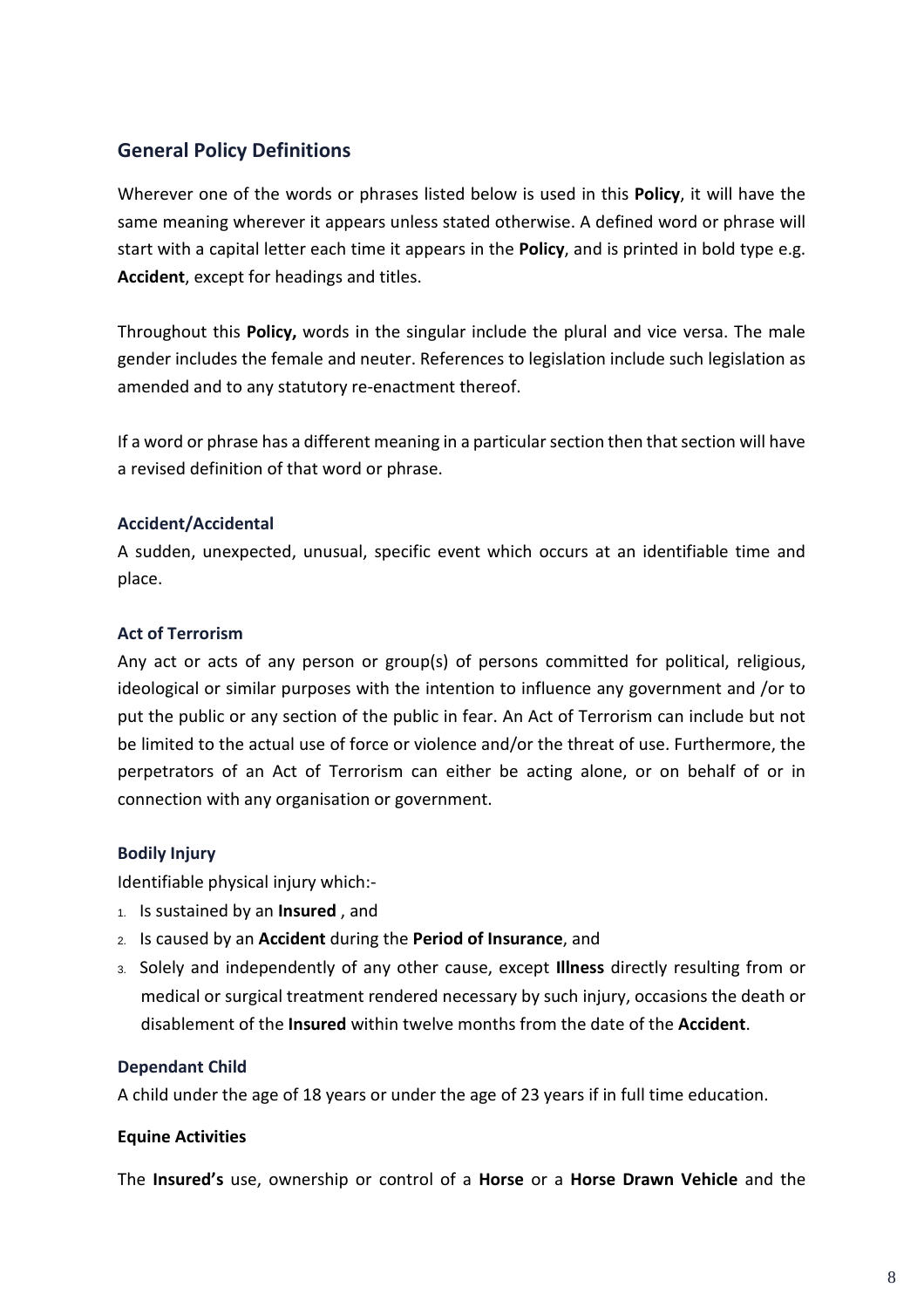**Insured's** direct participation in local gymkhanas, hunting, unaffiliated dressage and jumping shows.

Where an **Insured** is a **Gold Plus Member**, **Equine Activities** is extended to also cover events organised by or affiliated to British Eventing, British Dressage, British Show jumping and British Show Horse Association.

## **Equine Excluded Activities**

All activities other than those stated in **Equine Activities**

## **Family**

All descendants of a common ancestor, all household members or any stepchildren

## **Family Gold Membership or Family Gold Plus Membership**

**A**nyone who has purchased Harry Hall One Club Family Gold Membership or Family Gold Plus Membership for up to 4 Family members permanently residing with the Gold Member at the same address

## **Gold Member**

A person holding an Individual Gold Membership of the Harry Hall One Club owning a maximum of 2 horses for which they are the registered owner or have a loan or share agreement in force; or

A Family Gold Membership of the Harry Hall One Club owning a maximum of 4 horses in total for which one of the Family Gold Members is the registered owner or has a loan or share agreement in force; or

## **Gold Plus Member**

A person holding an Individual Gold Plus Membership of the Harry Hall One Club owning a maximum of 2 horses for which they are the registered owner or have a loan or share agreement in force; or

A Family Gold Plus Membership of the Harry Hall One Club owning a maximum of 4 horses in total for which one of the Family Gold Plus Members is the registered owner or has a loan or share agreement in force

## **Horse**

**A**ny horse, pony, donkey, mule, ass or jennet

## **Horse Drawn Vehicle**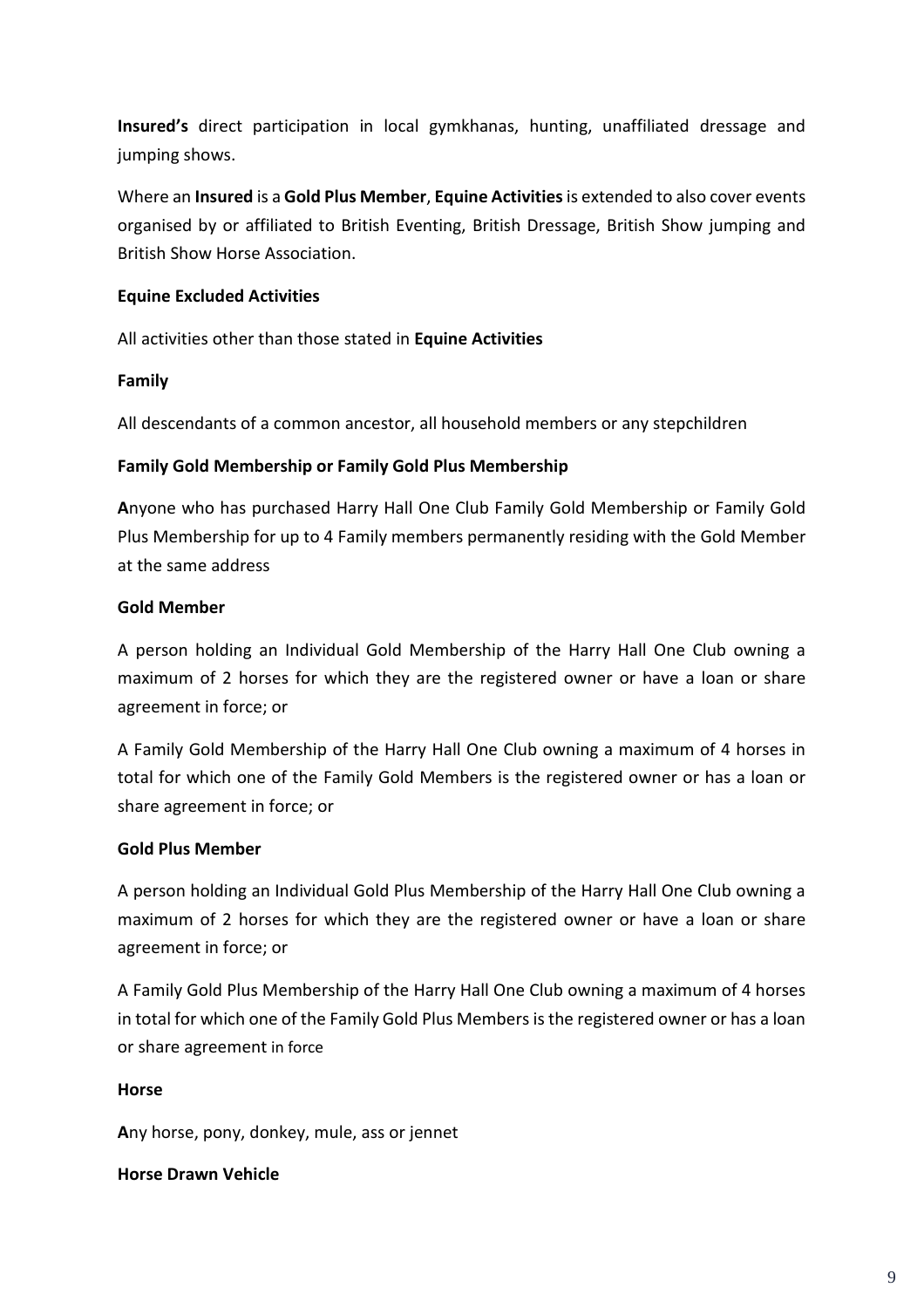**A**ny non-motorised carriage, cart, wagon or wheeled attachment which is designed to be pulled behind a Horse excluding caravans, trailer tents, catering trailers, exhibition trailers or items of machinery

#### **Illness**

A disease or sickness of the **Insured**.

#### **Insured/You/Your, Yours**

Any person shown in the **Policy** as being an **Insured**. For an **Insured**, cover applies until the end of the **Period of Insurance** or the date upon which the **Insured** ceases to be a **Gold** or **Gold Plus Member** of the Harry Hall One Club.

#### **Loss of Limb**

Permanent loss by physical separation of a hand at or above the wrist, or of a foot at or above the ankle, and includes permanent total and irrecoverable loss of use of a hand, arm, foot or leg.

#### **Medical Practitioner**

A suitably qualified **Medical Practitioner** registered by the General Medical Council in the **United Kingdom** other than:

- 1. An **Insured or;**
- 2. A member of the immediate family of the **Insured**

#### **Our, Us, We, Insurer**

Equario Insurance (Guernsey) Limited

#### **Period of Insurance**

The period as shown in the **Policy** schedule and any other period for which **We** have accepted **Your** premium.

#### **Permanent Total Disablement**

Disablement which entirely prevents the **Insured** from attending to any business or occupation of any and every kind and which lasts twelve consecutive months and at the expiry of that period is beyond hope of improvement.

#### **Permanent Total Loss of Hearing**

Permanent total and irrecoverable loss of hearing which lasts twelve consecutive months and at the expiry of that period is beyond hope of improvement.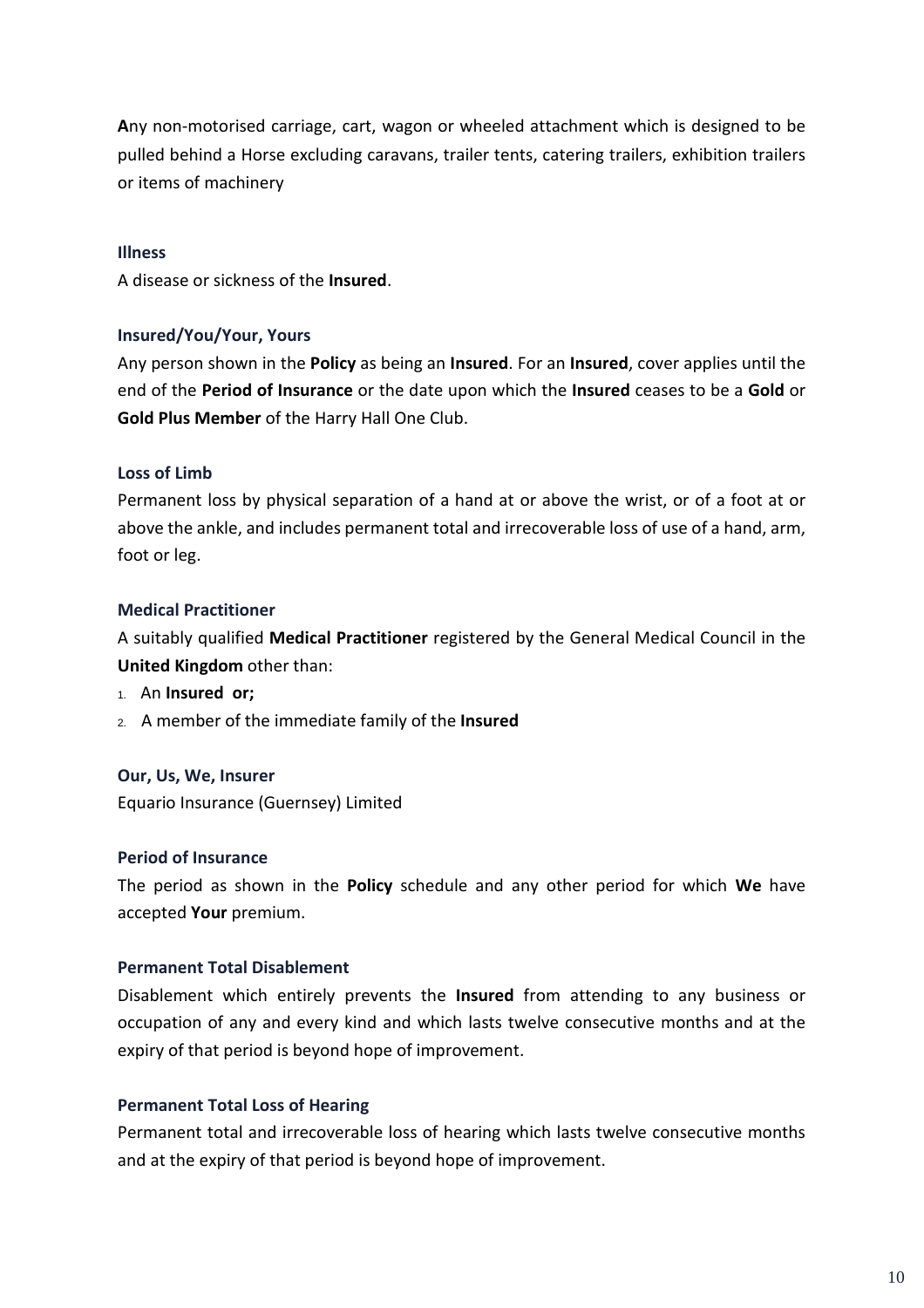## **Permanent Total Loss of Sight**

Permanent total and irrecoverable loss of sight which lasts twelve consecutive months and at the expiry of that period is beyond hope of improvement.

## **Permanent Total Loss of Speech**

Permanent total and irrecoverable loss of speech which lasts twelve consecutive months and at the expiry of that period is beyond hope of improvement.

## **Policy**

This document, schedule and any endorsements attached or issued with it.

## **Sum Insured**

The **Sum Insured** noted in the **Policy** schedule for the item against which the **Insured** has claimed

## **Radiation**

The emission, discharge, dispersal, release or escape of fissile material emitting a level of radioactivity capable of causing incapacitating disablement or death.

## **United Kingdom**

England, Scotland, Wales, Northern Ireland, and the Isle of Man.

## **War**

Any activity or conflict where military force is used and includes one of the following:

- 1. Hostilities or warlike operations (whether War be declared or not)
- 2. Invasion, civil War, rebellion, insurrection, revolution
- 3. Act of an enemy foreign to the nationality of the Insured Person or the country in or over which the act occurs
- 4. Civil commotion assuming the proportions of, or amounting to, an uprising
- 5. Overthrow of the legally constituted government
- 6. Military or usurped power
- 7. Explosions of War weapons
- 8. An Act of Terrorism

9. Murder or Assault subsequently proved beyond reasonable doubt to have been the act of agents of a state foreign to the nationality of the **Insured** whether War be declared with that state or not.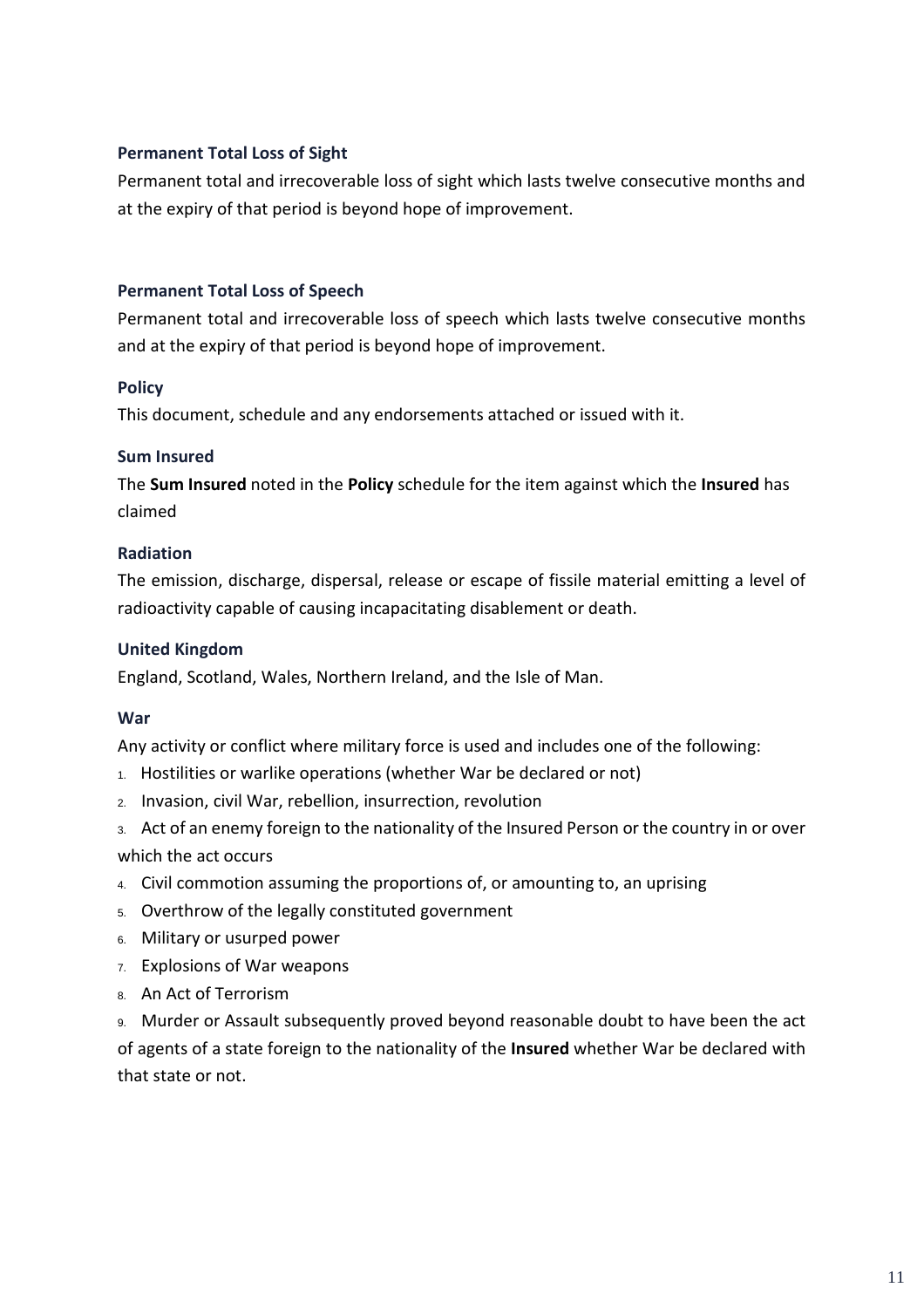# **General Policy Conditions**

The following General Conditions apply to this **Policy** and all clauses, extensions and endorsements unless otherwise stated.

## Cancellation

## 1) Your rights

Cover will cease for all categories of **Gold Members** if the Harry Hall One Club withdraws membership or if the **Gold Member** or **Gold Plus Member** cancels their membership. Please refer to the Harry Hall One Club Terms and Conditions for further information.

**You** may cancel this **Policy** in the first year of insurance within a period which begins 14 days from the commencement of cover or receipt of **Policy** documentation, whichever is the later (this is known as the 'cooling off' period).

**You** may exercise this right by writing to Harry Hall, instructing cancellation and returning all documentation to Harry Hall. The **Insurer** will refund the full amount of any premium paid by **You**.

If a claim has been made, or an incident notified to the **Insurer** that could give rise to a claim during the 'cooling off' period, that **Policy** will be treated as in force and no such refund will be made.

## 2) Insurers rights

The **Insurer** may cancel this **Policy** at any time by providing 30 days notice of cancellation by recorded delivery letter to the Master Insured.

## 3) Return of premium

If this **Policy** is cancelled under the terms of (2) above and during the current **Period of Insurance,** there have been no:

- claims made under this **Policy** for which the **Insurer** has made a payment;
- claims made under this **Policy** which are still under consideration;
- events likely to give rise to a claim but yet to be reported to the **Insurer;**

then the **Insurer** shall make a return of the proportionate part of the premium in respect of the unexpired **Period of Insurance**, subject to the retention by the **Insurer** of any minimum and deposit premium under this **Policy**.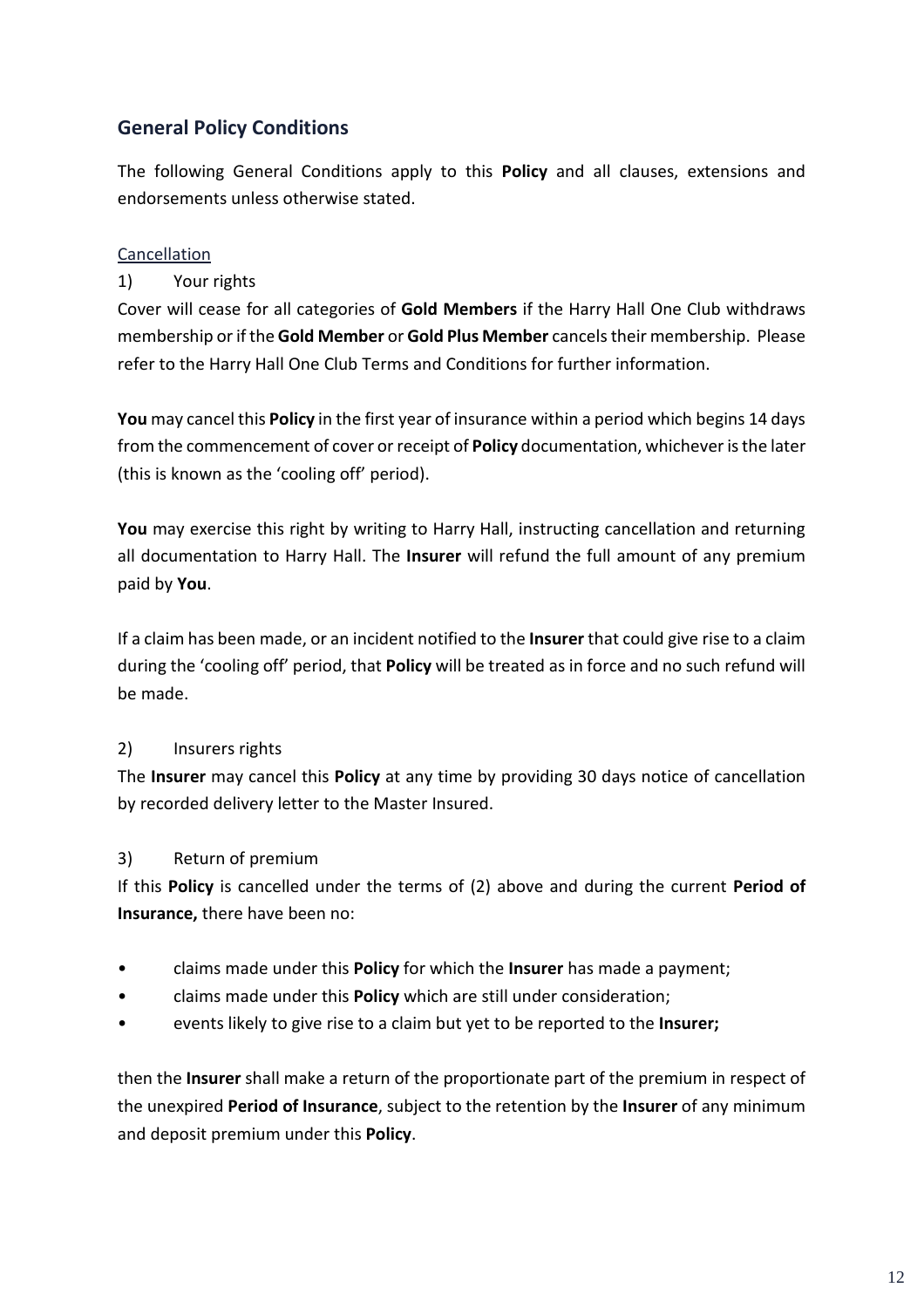4) If the Master Insured fails to pay the premium in consideration of this **Policy** and fails to put this right within seven days of written notice being served to the Master Insured's last known address, then the **Policy** will be not taken up and will be treated as if it had never existed.

5) If **You** have made no payment in consideration of this **Policy** and **You** fail to put this right within seven days of written notice being served to **You**, the cover under this **Policy** will be treated as if it had never existed.

## Contracts (Rights to Third Parties) Act 1999

A person or company who was not a party to this **Policy** has no right under the Contracts (Rights to Third Parties) Act 1999 to enforce any term of this **Policy** but this does not affect any right or remedy of a third party which exists or is available apart from that Act.

## Failure to Comply with Policy Conditions

If an **Insured** fails to comply with any obligation to act in a certain way specified in the terms, provisions, conditions and endorsements of this **Policy**, it may prejudice an **Insured s** position to recover any claim under this **Policy**.

## Fair Presentation of Risk

You must make a fair presentation of the risk to **Us** at the inception, renewal and with each variation of the **Policy**.

Where **You** fail to make a fair presentation of the risk **We** may at **Our** absolute discretion;

- 1. Amend the **Policy** to record the correct information.
- 2. Treat the **Policy** as if it included any additional terms as **We** may have reasonably required had a fair presentation been made. Where different terms are applied that result in an additional premium, **You** shall be liable to pay for such an additional premium.
- 3. Reduce proportionately the amount for which **We** are liable on any claim by the proportion to which the premium actually charged bears to the premium that **We** would have charged had a fair presentation been made.
- 4. Refuse to pay **Your** claim.
- 5. Where the failure to make a fair presentation of the risk is to such an extent that had a fair representation been made, on the balance of probabilities **We** would not have issued the **Policy We** may
	- (a) Avoid the **Policy**, treating it as if it had never existed and return any premium **You** have paid to **Us**

(b) Require **You** to reimburse **Us** with the cost of any claims paid by way of benefit under the **Policy**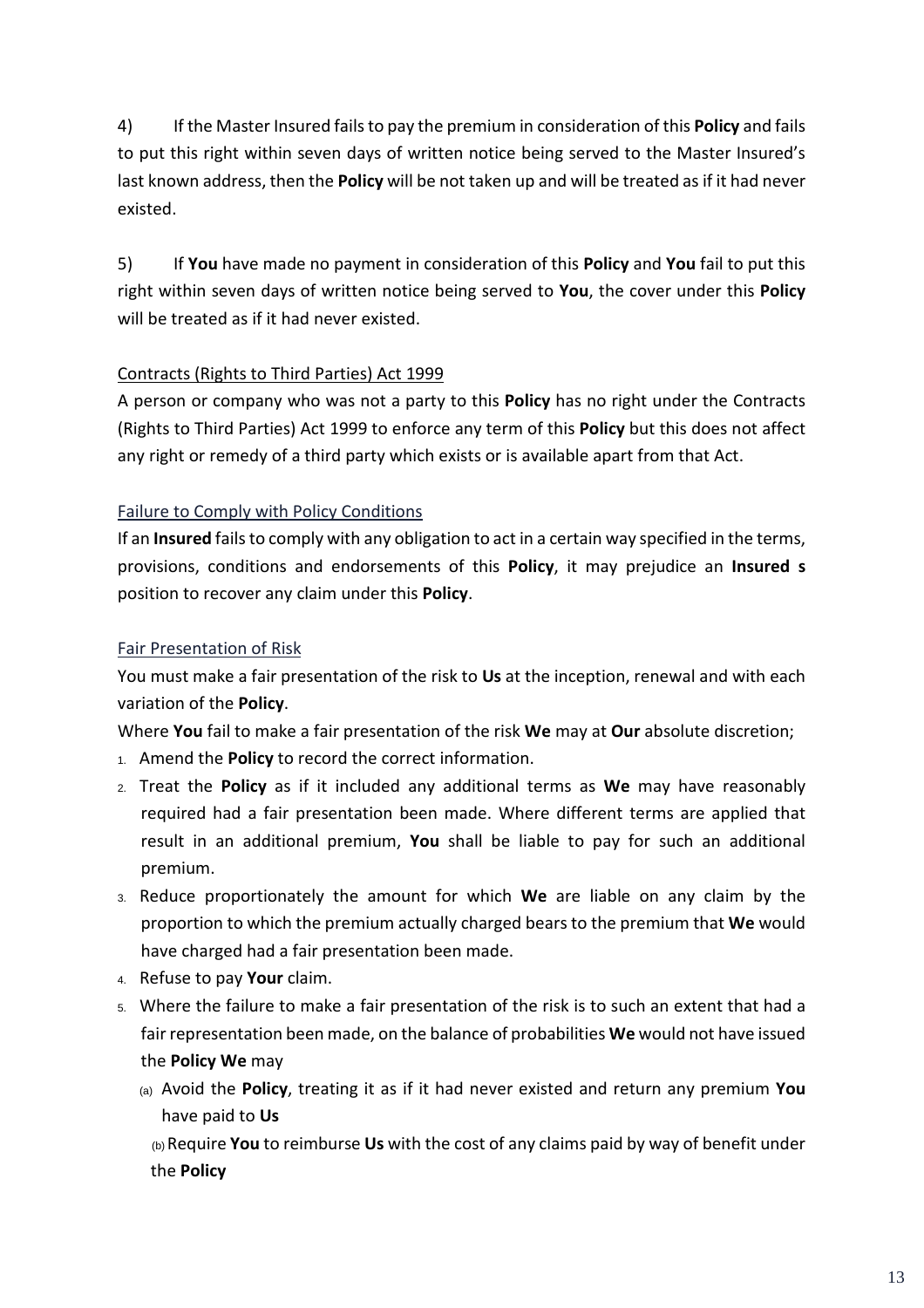(c) Cancel the **Policy** under Policy Condition: Cancellation — Our Rights to Cancel

6. Where the failure to make a fair presentation of the risk is deliberate and/or reckless **We**  may;

(a) Avoid the **Policy**, treating it as if it had never existed and retain any premium **You** have paid to Us

(b) Require **You** to reimburse **Us** with the cost of any claims paid by way of benefit under the Policy

- (c) In addition to avoiding **Your Policy We** may also avoid any other policies which **We** have issued to **You** and return the premium paid by **You** to **Us** for such policies except in the circumstances where;
	- (i) Failure to make a fair presentation under such policies is also deliberate and/or reckless
	- (ii) Claims have also been made on these policies

## Sanction Limitation

**We** will not provide any cover, or be liable to pay any claim, or provide any benefit under this **Policy,** to the extent that this would expose **Us** to any sanction, prohibition or restriction under United Nations resolutions or the trade or economic sanctions, laws or regulations of the European Union, Bailiwick of Guernsey, United Kingdom or United States of America.

## Interest on Benefit Payable

**We** will not pay interest on any benefit payable.

## Other Insurances

If at the time of a claim there is another valid insurance which entitles **You** to an indemnity, or would have entitled **You** to an indemnity if this **Policy** did not exist, then the insurance afforded by this **Policy** will be in excess of and will not contribute with such other insurance**.**

## Trust Assignment

We will not automatically accept or be affected by notice of any trust assignment or the like which relate to this **Policy**.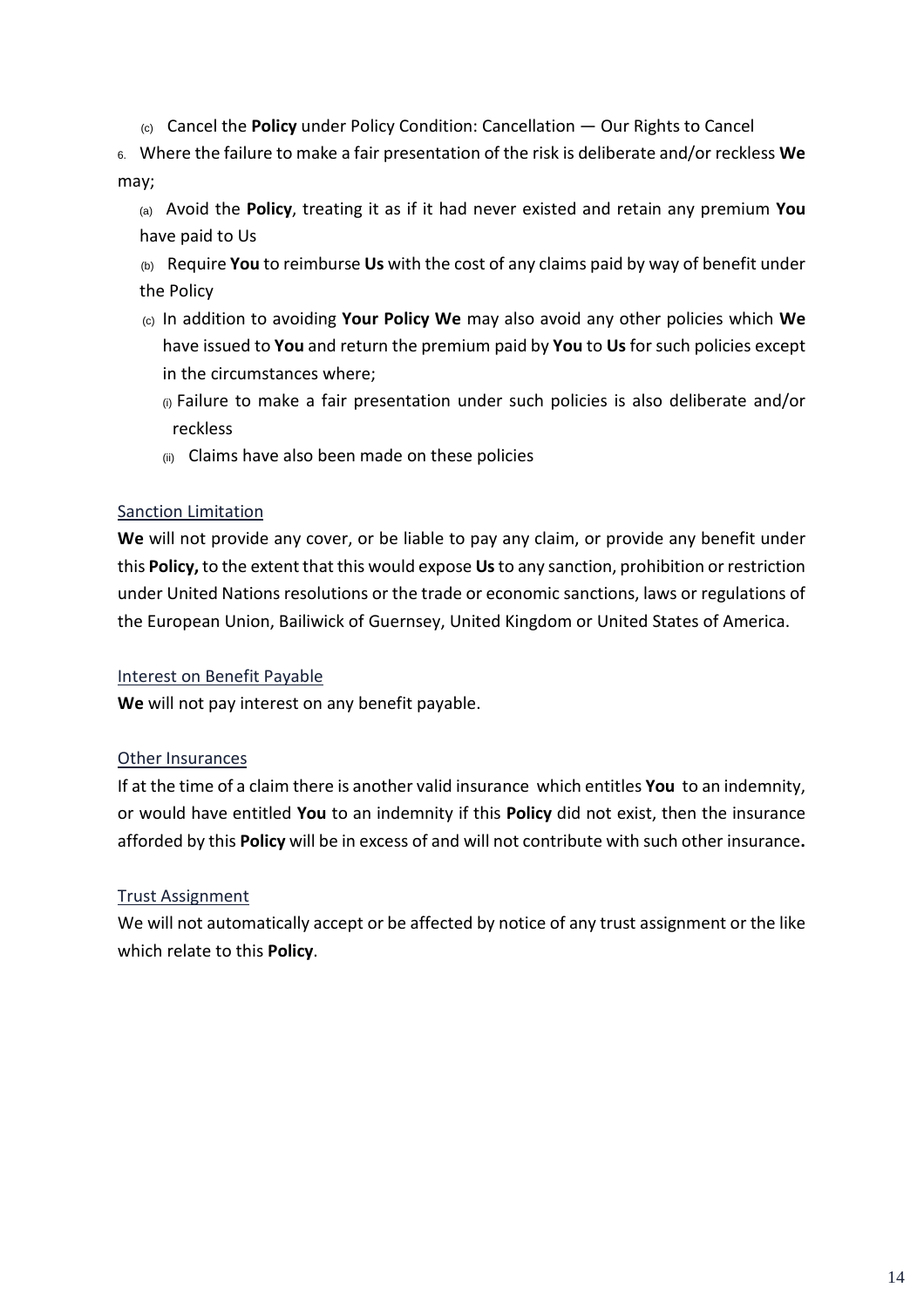# **Claims Conditions**

The following claims conditions apply to this **Policy**

## Claims Co-operation

The **Insured** shall provide assistance and co-operate with **Us** or **Our** representatives in obtaining any other records **We** deem necessary to evaluate the claim.

In no event will **We** be liable to pay any claim hereunder unless the **Insured Person** cooperates with **Us** and/or **Our** representatives in the investigation of a claim.

## Claim Notification

Notice must be sent to Harry Hall, in accordance with the details under 'How to Make a Claim' on page One, as soon as practicable, of any **Accident** to an **Insured** and the **Insured**  must as early as possible place themselves under the care of a duly qualified **Medical Practitioner.**

Notice must be sent to Harry Hall, in accordance with the details under 'How to Make a Claim' on page One, as soon as practicable in the event of the death of an **Insured** resulting or alleged to result from an **Accident**.

Under no circumstances will the **Insurer** be liable to pay benefit, unless the medical adviser(s) appointed by the **Insurer,** for the purpose of assessing the claim, shall be allowed, as often as may be deemed necessary, to make an examination of the **Insured** . Failure to comply with this condition may prejudice any claim made.

#### Right to Medical Records and Medical examination

Following notice of a claim, the **Insured** shall provide, when requested by **Us,** all authorisations necessary to obtain an **Insured's** medical records. **We** have the right to have an **Insured** examined by a physician or vocational expert of **Our** choice and at **Our** expense when and as often as **We** may reasonably request.

## Claims Outstanding Premiums

It is a condition precedent to any liability of the **Insurer** to make any payment under this **Policy** to **You,** that no premium and/or membership fees be outstanding from **You** except to such extent as agreed in writing between **You** and the **Insurer** or the Master Insured.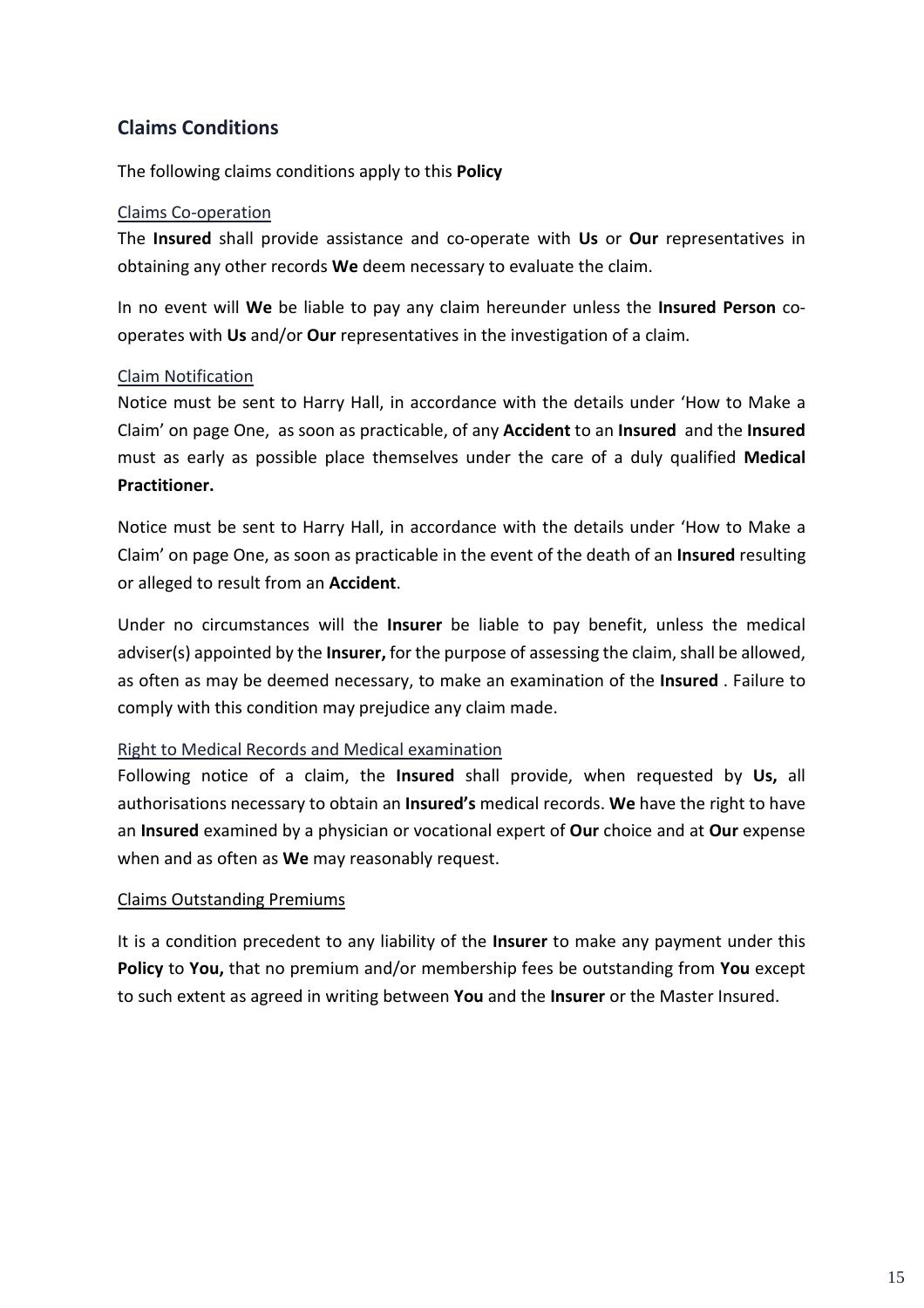# **General Policy Exclusions**

The following Policy Exclusions apply to this **Policy** and all clauses, extensions and endorsements unless otherwise stated.

**We** will not cover death, disablement or loss:-

- 1. Whilst the **Insured** is engaged or taking part in military, air force or naval service or operations.
- 2. Whilst the **Insured** is engaged or taking part in aeronautics or aviation, other than as a passenger.
- 3. Arising out of **Equine Excluded Activities**
- 4. Directly or indirectly caused or contributed to by the **Insured 's**
	- (a) Intentional self-injury
	- (b) Suicide or attempted suicide
	- (c) Provoked assault or fighting except in bona fide self-defence
	- (d) Own criminal act
	- (e) Engagement or participation in civil commotions or riots of any kind
	- (f) Deliberate exposure to exceptional danger (except in an attempt to save human life).
- 5. Any claim arising from or attributable to **Illness** or natural cause
- 6. For claims where medical or other suitable evidence is not provided.
- 7. Whilst the **Insured** is under the influence of alcohol (which exceeds the prescribed limit under the Road Traffic Acts 1988 and would render the **Insured** unfit to drive regardless of whether the **Insured** is driving or not), drugs or solvents (other than drugs taken under medical supervision but not for the treatment of drug addiction).

8. Occasioned by or occurring whilst the **Insured** is in a state of insanity temporary or otherwise.

9. Arising from or attributable to **War** (whether declared or not), whilst the **Insured** is in the United Kingdom or is travelling to any country or area that, at the commencement of travel, was publicly known to be in a state of, or faced with the threat of **War.**

This exclusion shall automatically be deemed inoperative if the **Insured's** presence in such country or area is attributable to:

- (a) The scheduled transit or stopover not exceeding 24 hours of an aircraft or sea vessel in which he is travelling, or
- (b)Involuntary diversion or transit due to force majeure or to hijack, kidnap or the like, an **Act of Terrorism** or criminal act, provided always that at the time of the original occurrence or act the **Insured** was not within the confines of any country or area to which this exclusion was applicable, nor travelling to or from such country or area other than as provided for under (a).